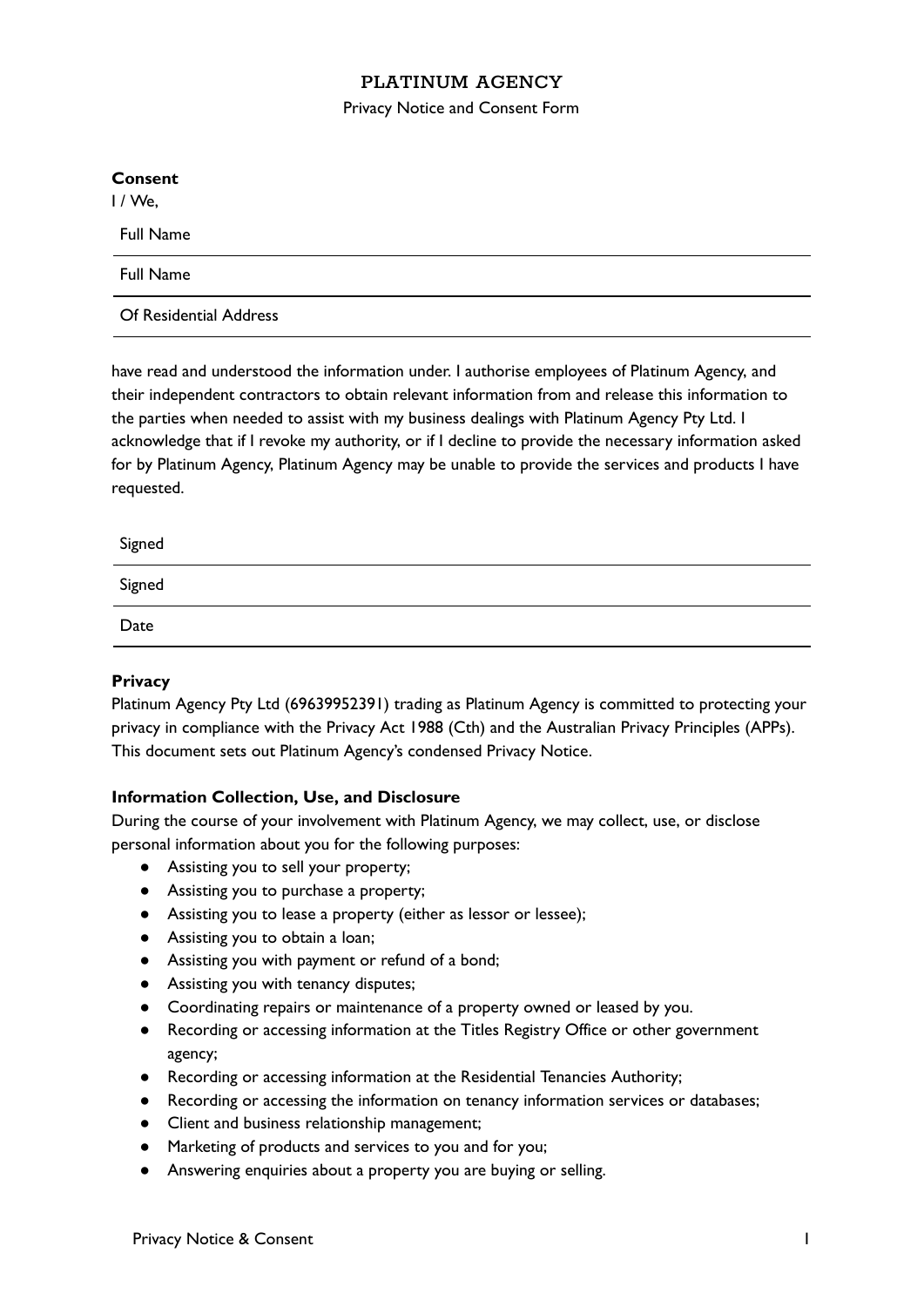The types of personal information we may collect, use, or disclose about you includes but is not limited to:

- Your full name;
- Your date of birth;
- Your residential address;
- Your postal address;
- Your email address;
- Your home telephone number;
- Your work telephone number;
- Your mobile telephone number;
- Your occupation and business address;
- Financial information including details of your employer, income, name of the bank or financial institution, details for settlement balance deposits or refund of deposits on a cancelled sale;
- Details of your spouse, de facto, dependent children, and roommates; and
- Details of properties owned by you.

In order to provide products and services to you, we may disclose your personal information to the persons/organizations described below:

- In the event that you are a seller or a lessee, we may disclose your personal information to prospective buyers of the property owned or leased by you;
- In the event that you are a buyer or a lessee, we may disclose your personal information to the sellers of the property you are purchasing or leasing;
- Your legal advisor(s) and the legal advisor(s) representing the other party(s) involved in your transaction;
- Your financial institution and/or financial advisor;
- Insurance providers and brokers;
- Utility providers and utility connection service providers;
- Persons or organisations involved in providing, managing or administering your product or service including independent contractors engaged by us as real estate agents;
- Tradespeople engaged by us to repair or maintain a property owned or leased by you;
- Organisations involved in maintaining, reviewing and developing our business systems, procedures, and infrastructure including maintaining or upgrading our computer systems;
- Persons or organisations involved in purchasing part or all of our business;
- Our related companies;
- Organisations involved in the payments systems including financial institutions, merchants and payment organisations;
- The Titles Registry Office or other government agencies;
- The Residential Tenancies Authority;
- Police;
- Tenancy information services or databases;
- Real estate websites;
- Real estate peak bodies.